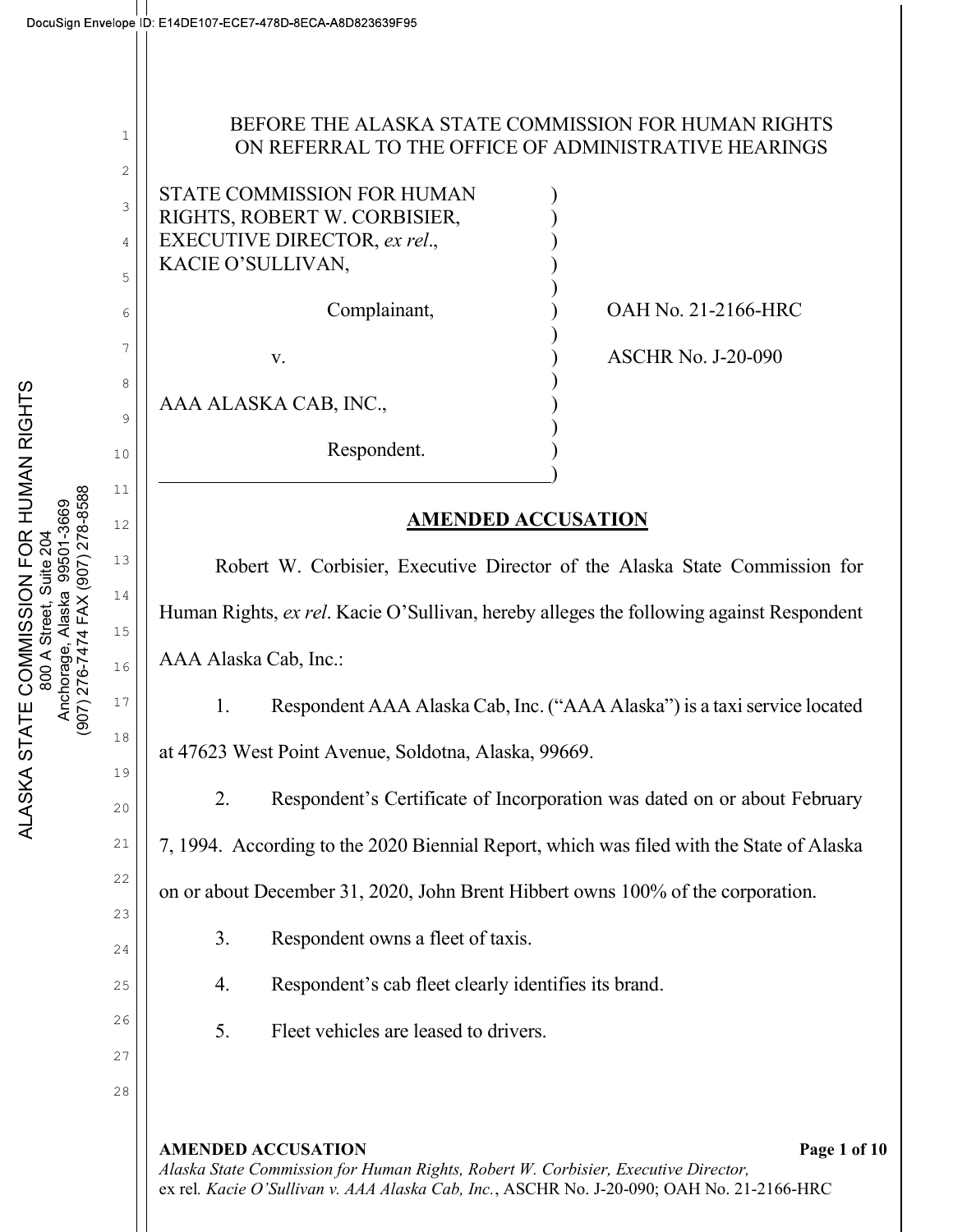| Ancnorage, Alaska  99501-3009<br>(907) 276-7474 FAX (907) 278-8588 | 1        | 6.                                                   | Fleet vehicles are leased to drivers on a monthly term period, called "Term"                                                    |
|--------------------------------------------------------------------|----------|------------------------------------------------------|---------------------------------------------------------------------------------------------------------------------------------|
|                                                                    | 2        | Period".                                             |                                                                                                                                 |
|                                                                    | 3        | 7.                                                   | The Term Period auto renews.                                                                                                    |
|                                                                    | 4<br>5   | 8.                                                   | The lease is terminable at will.                                                                                                |
|                                                                    | 6        | 9.                                                   | Other than a driver's license, no special skills are required to be a cab driver.                                               |
|                                                                    | 7        | 10.                                                  | Drivers are not permitted to independently sublease taxicab vehicle(s).                                                         |
|                                                                    | 8        | 11.                                                  | Potential drivers must contact Respondent, and be interviewed and                                                               |
|                                                                    | 9<br>10  | approved by Mr. Hibbert in order to lease a vehicle. |                                                                                                                                 |
|                                                                    | 11       | 12.                                                  | Respondent establishes the driver lease schedule.                                                                               |
|                                                                    | 12       | 13.                                                  | Respondent maintains and manages the taxicab driver's schedules/shifts.                                                         |
|                                                                    | 13       |                                                      |                                                                                                                                 |
|                                                                    | 14       | 14.                                                  | Respondent manages patron requests for taxicab drivers via a centralized                                                        |
|                                                                    | $15$     | driver dispatch system.                              |                                                                                                                                 |
|                                                                    | 16<br>17 | 15.                                                  | Taxicab drivers receive patron/rider callouts only through the centralized                                                      |
|                                                                    | 18       | system.                                              |                                                                                                                                 |
|                                                                    | 19       | 16.                                                  | AAA Alaska provides drivers with the taxicab vehicle.                                                                           |
|                                                                    | 20       | 17.                                                  | AAA Alaska provides drivers with the computer.                                                                                  |
|                                                                    | 21       | 18.                                                  | AAA Alaska provides drivers with the meter.                                                                                     |
|                                                                    | 22<br>23 | 19.                                                  | AAA Alaska provides drivers with the radio.                                                                                     |
|                                                                    | 24       | 20.                                                  | AAA Alaska vehicles are conspicuously marked with its identifying                                                               |
|                                                                    | 25       |                                                      |                                                                                                                                 |
|                                                                    | 26       |                                                      | decal/marketing/branding on its vehicles.                                                                                       |
|                                                                    | 27       |                                                      |                                                                                                                                 |
|                                                                    | 28       |                                                      |                                                                                                                                 |
|                                                                    |          |                                                      | <b>AMENDED ACCUSATION</b><br>Page 2 of 10<br>Alaska State Commission for Human Rights, Robert W. Corbisier, Executive Director, |

ex rel. Kacie O'Sullivan v. AAA Alaska Cab, Inc., ASCHR No. J-20-090; OAH No. 21-2166-HRC

ALASKA STATE COMMISSION FOR HUMAN RIGHTS<br>800 A Street, Suite 204<br>Anchorage, Alaska 99501-3669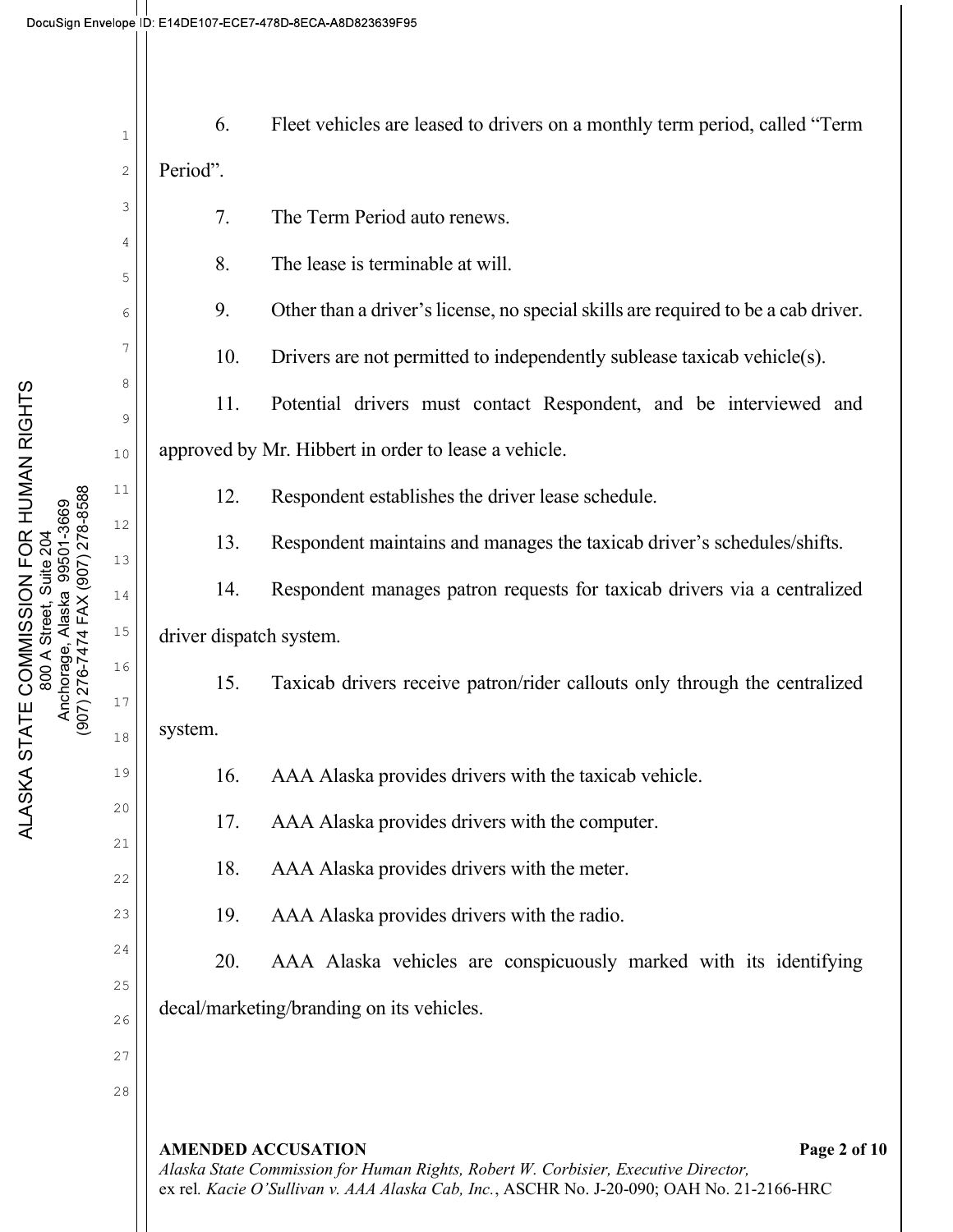AMENDED ACCUSATION **Page 3** of 10 Alaska State Commission for Human Rights, Robert W. Corbisier, Executive Director, ex rel. Kacie O'Sullivan v. AAA Alaska Cab, Inc., ASCHR No. J-20-090; OAH No. 21-2166-HRC 1 2 3 4 5 6 7 8 9 10 11 12 13 14 15 16 17 18 19 20 21 22 23 24 25 26 27 28 ALASKA STATE COMMISSION FOR SURVEYORD FOR SURVEYORD FOR SURVEYORD FOR SURVEYORD 13<br>
28 A Street, Suite 204 Anchorage, Alaska 99507, 276-8569 (13 and 201 and 201 and 201 and 201 and 21 and 21 and 22 and 22 and 22 and 22 21. Drivers must check their vehicles out at the beginning of the assigned shift and check in at the end of their assigned shift. 22. AAA Alaska maintains and pays for all state and local licensure, permits and fees on leased cabs, i.e., AAA Alaska's fleet. 23. AAA Alaska maintains liability insurance on each taxicab. 24. AAA Alaska's automobile insurance indemnifies AAA Alaska against all claims for damages arising out of the operation of its taxis. 25. The liability insurance is only in effect during the time in which a driver has the vehicle checked out. 26. Drivers must complete accident report form(s) for any and all accidents that occur during their lease period. 27. Drivers must give the accident report form(s) to AAA Alaska within twentyfour (24) hours of an incident. 28. Drivers must check in and out with AAA Alaska dispatch services, so the insurance is only active during the driver's assigned schedule. 29. Taxicab drivers are not permitted to work for another cab owner without obtaining prior approval from AAA Alaska. 30. Taxicab drivers are not permitted to work for another cab owner without first completing daily payment obligations or making financial arrangements with AAA Alaska to complete said financial obligations. 31. Drivers are not permitted to alter or personalize the leased vehicle.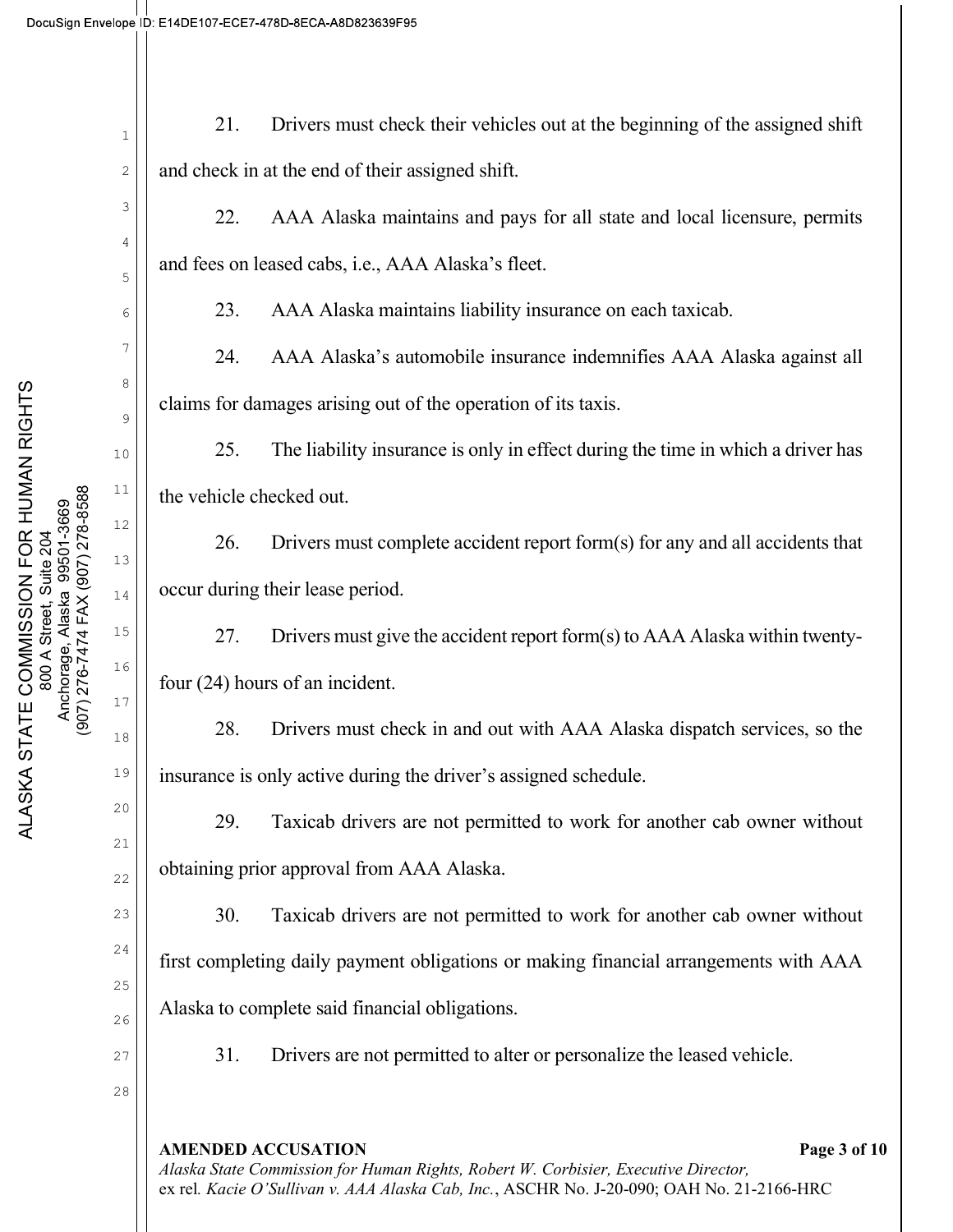2

3

4

5

6

7

8

9

10

11

12

13

14

15

16

17

18

19

20

21

22

23

24

25

26

27

32. One hour of the term period segment, leased period, is reserved to AAA Alaska for maintenance and repairs.

33. During the reserved period drivers cannot take the vehicle to pick-up patrons/fares.

34. AAA Alaska designates the time for maintenance and repairs.

35. Drivers are responsible for lease fees during the above said reserved one hour period.

36. Drivers must agree to maintain the reputation and goodwill of AAA Alaska.

37. AAA Alaska maintains its cab fleet by furnishing oil, antifreeze, tires, and maintenance deemed necessary or desirable in the continued operation of its fleet vehicles and equipment due to normal wear and tear.

38. Drivers are required to accept cash payments from customers and have the collected funds deducted from the drivers' term period segment (daily) rate.

39. AAA Alaska can manage and limit dispatch calls to a particular driver.

40. There is no absolute rule with respect to whether a taxicab driver is an employee of the owner of the cab or an independent contractor within Title VII of the Civil Rights Act.

41. There is no absolute rule with respect to whether a taxicab driver is an employee of the owner of the cab or an independent contractor within AS 18.80 *et seq.* 

42. AS 18.80.300 defines "employee".

AMENDED ACCUSATION **Page 4 of 10** Alaska State Commission for Human Rights, Robert W. Corbisier, Executive Director, ex rel. Kacie O'Sullivan v. AAA Alaska Cab, Inc., ASCHR No. J-20-090; OAH No. 21-2166-HRC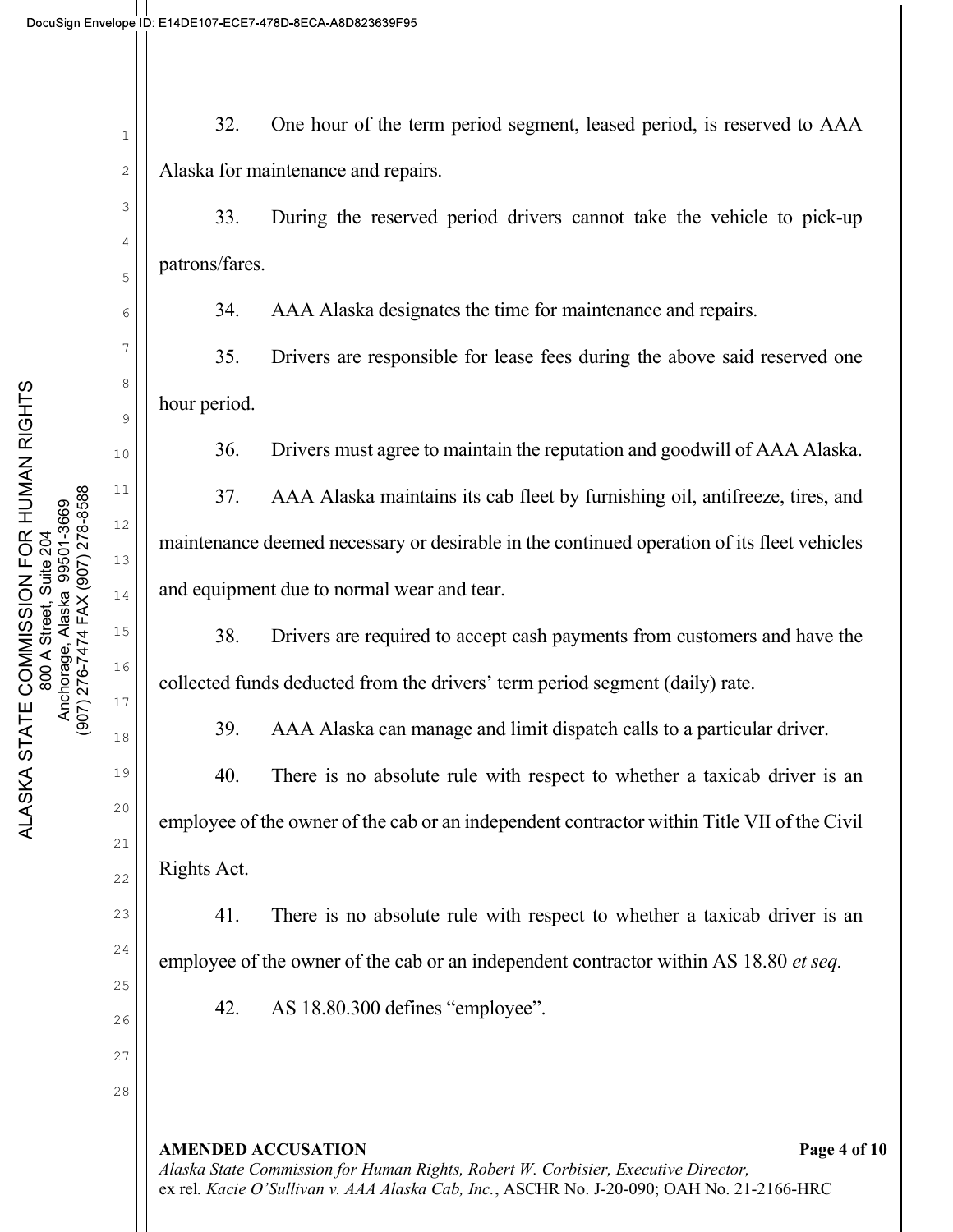2

3

4

5

6

7

8

9

10

11

12

13

14

15

16

17

18

19

20

21

22

23

24

25

26

27

43. *Jeffcoat v. Dept. of Labor*, 732 P.2d 1073, is the seminal Alaska case governing employee/employer relationships.

44. Federal courts utilize an "economic realities" test to determine whether an individual is an employee or an independent contractor for purposes of Title VII of the Civil Rights Act of 1964.

45. On or about June 30, 2020, AAA Alaska caused an advertisement seeking a cab driver for its nightshift to run on Craigslist.

46. The advertisement did not list a business license as a requirement for the position.

47. The advertisement did not list applicant-carried insurance to be a requirement.

48. The advertisement did not list driver owned cars as a requirement.

49. On or about June 30, 2020, Kacie O'Sullivan answered AAA Alaska's advertisement, and applied to be a night shift cab driver with AAA Alaska.

50. At the time of her application, the only available shift for cab drivers was the night shift.

51. At the time of her application, Ms. O'Sullivan was qualified for the cab driver position that was listed on Craigslist.

52. Brent Hibbert interviewed Ms. O'Sullivan for a night shift cab driver.

53. During the interview, he conditioned her hire upon his insurance company accepting her as a driver, i.e., her being eligible for coverage under AAA Alaska's insurance policy.

## AMENDED ACCUSATION **Page 5** of 10

Alaska State Commission for Human Rights, Robert W. Corbisier, Executive Director, ex rel. Kacie O'Sullivan v. AAA Alaska Cab, Inc., ASCHR No. J-20-090; OAH No. 21-2166-HRC

28 ALASKA STATE COMMISSION FOR HUMAN RIGHTS 800 A Street, Suite 204 Anchorage, Alaska 99501-3669 (907) 276-7474 FAX (907) 278-8588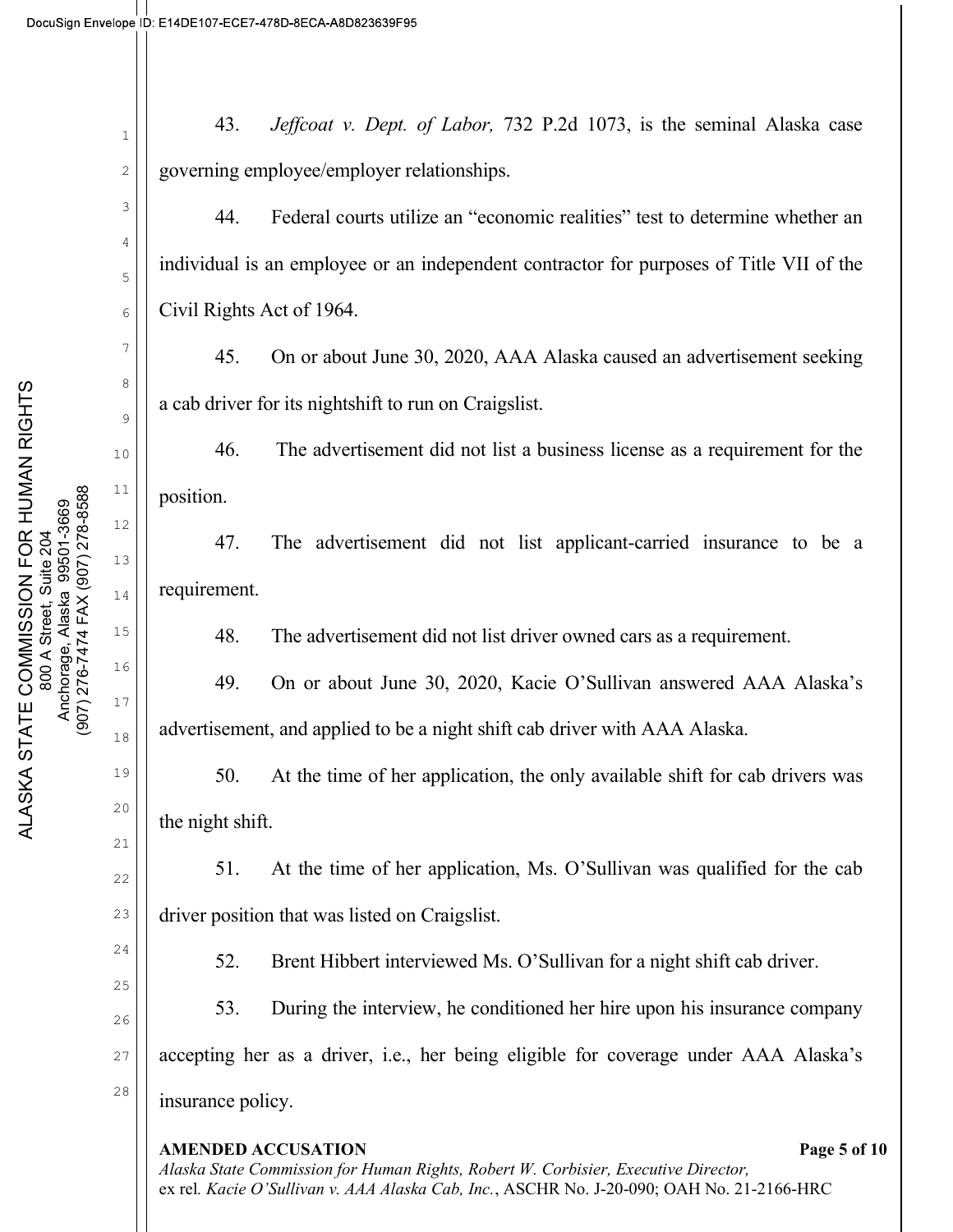2

3

4

5

6

7

8

9

10

11

12

13

14

15

16

17

18

19

20

21

22

23

24

25

26

27

54. Brent Hibbert informed Ms. O'Sullivan that upon acceptance, he would contact her and put her on the driving schedule.

55. Ms. O'Sullivan was approved by the insurance company as a cab driver for AAA Alaska.

56. Brent Hibbert spoke with Ms. O'Sullivan and confirmed she was approved and eligible to be covered under AAA Alaska Cab's insurance.

57. Brent Hibbert advised Ms. O'Sullivan that although she was eligible for insurance coverage under said policy, he would not hire her because she was a female, asserting safety concerns due to a recent attack on a male driver during the night shift

58. Brent Hibbert rescinded his job offer when he advised Ms. O'Sullivan that although she was eligible for insurance coverage under said policy, he would not hire her for the only available position because of her sex, i.e., because she was a female.

59. Brent Hibbert offered Ms. O'Sullivan a position on the day shift if one were to become available.

## FIRST CAUSE OF ACTION TERMINATION BECAUSE OF SEX A VIOLATION OF AS 18.80.220(a)(1)

60. Paragraphs 1-59 above are realleged and incorporated herein.

61. Ms. O'Sullivan responded to a Craigslist help-wanted advertisement for a taxi-cab driver with AAA Cab, Inc.

62. On or about June 30, 2020, Ms. O'Sullivan interviewed for the position during which time Brent Hibbert informed Ms. Sullivan that she would have to be eligible for his insurance and conditioned her employment upon his insurance accepting

## AMENDED ACCUSATION **Page 6** of 10

28 ALASKA STATE COMMISSION FOR SURVEY COMMISSION COMMISSION COMMISSION COMPANY THAN THE COMMISSION COMMISSION COMMISSION COMMISSION COMMISSION COMMISSION COMMISSION COMMISSION COMMISSION COMMISSION COMMISSION COMMISSION C

Alaska State Commission for Human Rights, Robert W. Corbisier, Executive Director, ex rel. Kacie O'Sullivan v. AAA Alaska Cab, Inc., ASCHR No. J-20-090; OAH No. 21-2166-HRC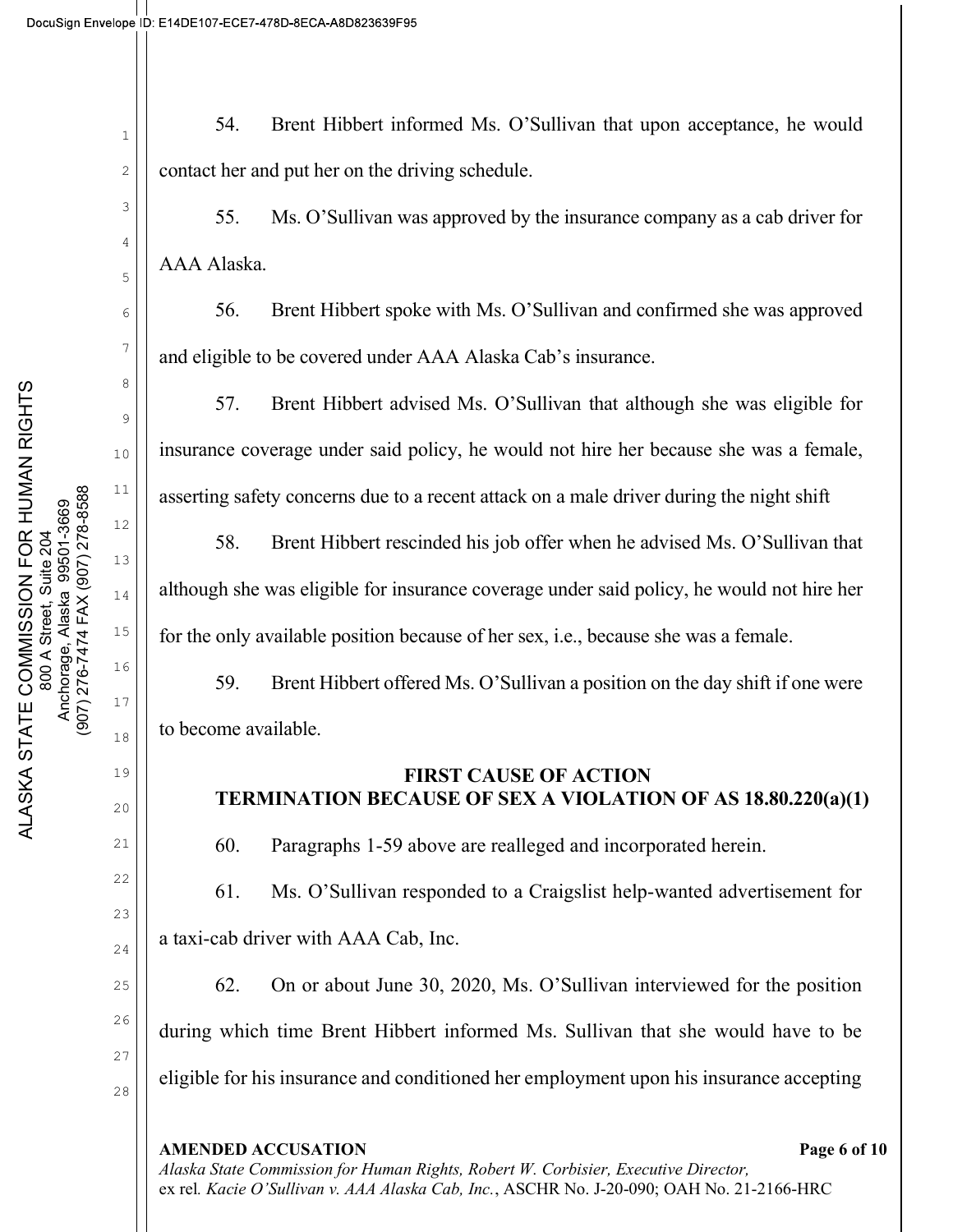2

3

4

5

6

7

8

9

10

11

12

13

14

15

16

17

18

19

20

21

22

23

24

25

26

27

her, telling Ms. O'Sullivan she would have the job and be placed on the driver schedule if she were eligible for his insurance.

63. Shortly thereafter, Ms. O'Sullivan contacted AAA Alaska Cab, Inc., regarding the status of the insurance. Brent Hibbert informed Ms. O'Sullivan that she was eligible for the insurance in question, and Ms. O'Sullivan informed Brent Hibbert that she would await a call regarding scheduling. Brent Hibbert acknowledged the scheduling requirement.

64. About one week later and after not hearing from either Brent Hibbert or AAA Alaska Cab, Ms. O'Sullivan re-contacted Brent Hibbert at which time he confirmed that she was eligible for his insurance, as well as advised Ms. O'Sullivan that although she was eligible for insurance coverage under said policy, he would not hire her, asserting a recent attack on a male driver during the night shift.

65. Additionally, Brent Hibbert elaborated on his concerns informing Ms. O'Sullivan that he had safety concerns for females working the night shift and that he would hire her for a day shift position if one became available.

66. Brent Hibbert declined to hire Ms. O'Sullivan.

67. Brent Hibbert revoked his offer to hire Ms. O'Sullivan for the night shift cab driver position.

68. Brent Hibbert rescinded his job offer when he revoked his initial offer to hire Ms. O'Sullivan as a night shift cab driver.

AMENDED ACCUSATION **Page 7** of 10 Alaska State Commission for Human Rights, Robert W. Corbisier, Executive Director, ex rel. Kacie O'Sullivan v. AAA Alaska Cab, Inc., ASCHR No. J-20-090; OAH No. 21-2166-HRC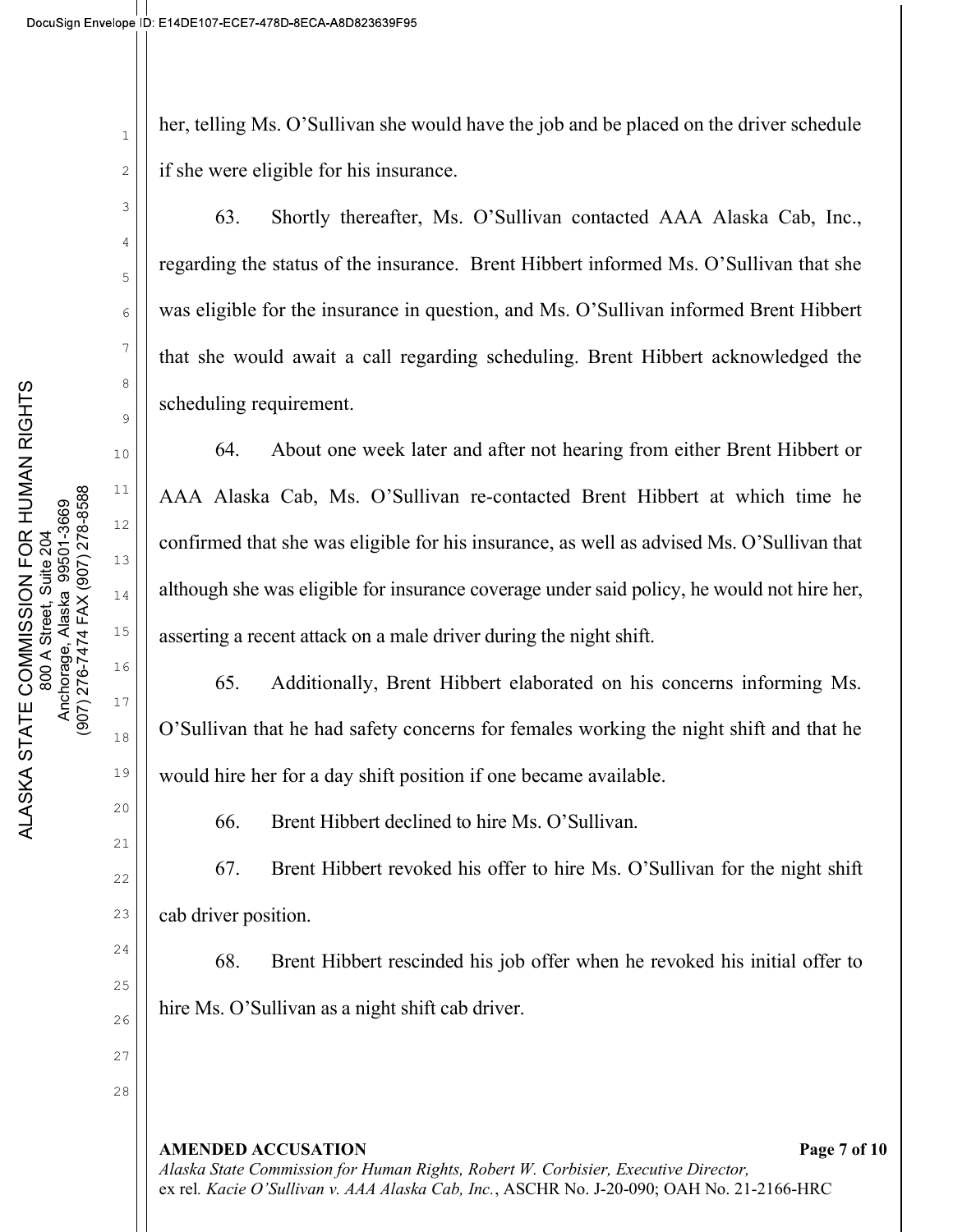2

3

4

5

6

7

8

9

10

11

12

13

14

15

16

17

18

19

20

21

22

23

24

25

26

27

69. Brent Hibbert revoked his initial offer to hire Ms. O'Sullivan as a cab driver (the position for which she interviewed) because he thought the shift was too dangerous for women, i.e., because of her sex, female.

### PRAYER FOR RELIEF

Wherefore the Executive Director asks for the following relief:

1. That the Commission issue an order declaring that Respondent violated AS 18.80.220 by failing to hire Ms. O'Sullivan based on the fact that she is female.

2. That the Commission order Respondent to adopt and disseminate to all employees an approved statement of corporate policy reflecting Respondent's nondiscriminatory posture.

3. That the Commission order Respondent to adopt and disseminate to all employees an approved statement of corporate procedures implementing/executing approved corporate policy.

4. That the Commission order Respondent to obtain one hour of in-person training for its managers, supervisors, and employees on the provisions of the Alaska Human Rights Act that prohibits discrimination in employment, with an emphasis on sexbased discrimination, and that such order specifies the trainer and training curriculum be approved by Commission staff prior to the training being conducted.

5. That the Commission order Respondent to provide "back pay" to Complainant for the period beginning with the date of the alleged discrimination, July

#### AMENDED ACCUSATION **Page 8 of 10**

Alaska State Commission for Human Rights, Robert W. Corbisier, Executive Director, ex rel. Kacie O'Sullivan v. AAA Alaska Cab, Inc., ASCHR No. J-20-090; OAH No. 21-2166-HRC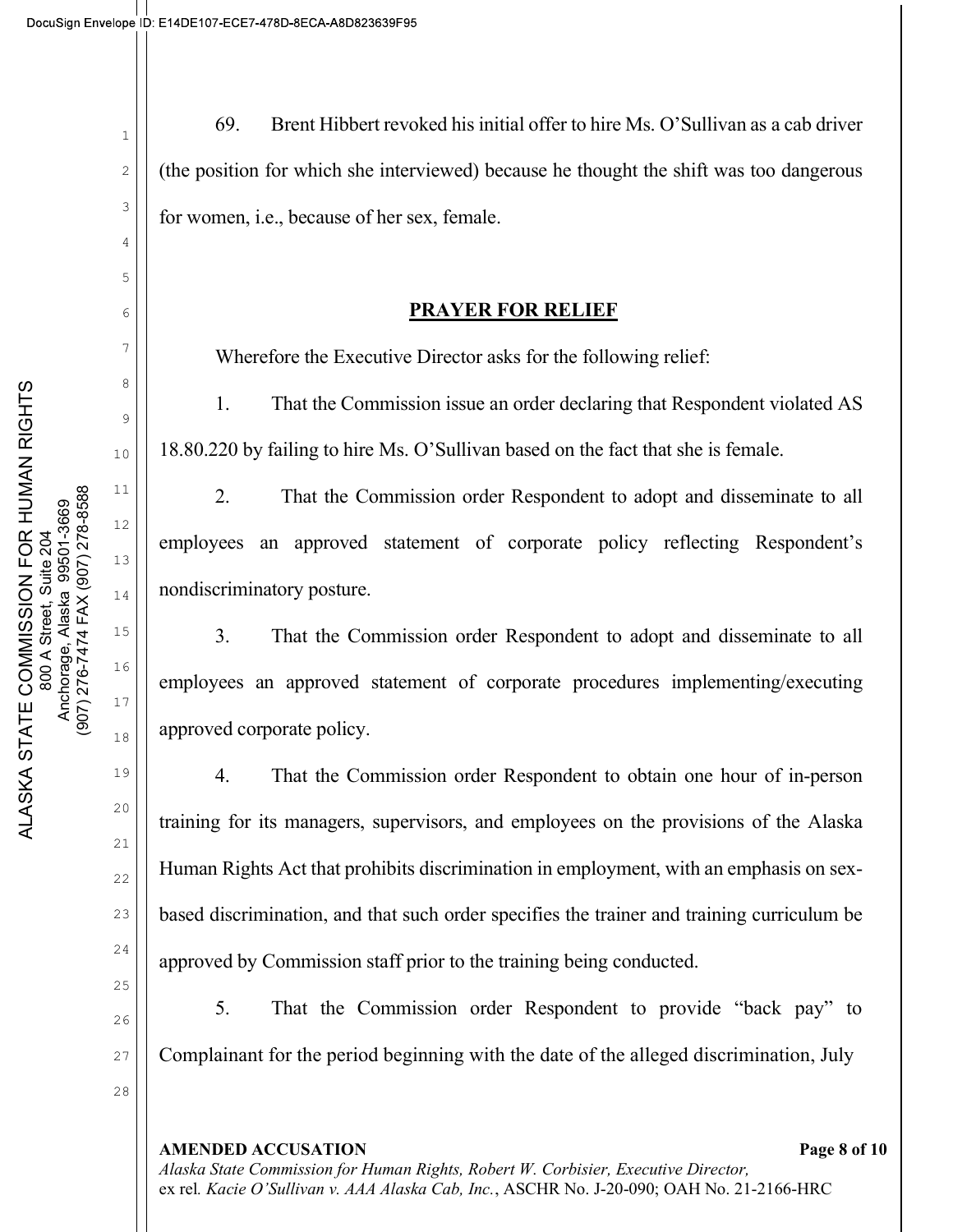2

3

4

5

6

7

8

9

10

11

12

13

14

15

16

17

18

19

20

21

22

23

24

25

26

30, 2020. Additionally, that the Commission order the computation of back pay to include regular wages, an estimate of the overtime wages Complainant would have earned during the period, and any benefits or increases that would have normally accrued to Respondent's employees of comparable seniority and ability, plus interest.

Further, that the amount of back pay awarded to Complainant is to be reduced by the amount earned from Complainant's employment during the back pay entitlement period on a quarterly basis.

6. That the Commission order Respondent to send a check to the Commission, payable to Complainant, along with a written explanation of how the monetary award was computed, within fifteen (15) days of the date the Commission issues its order, and that the Commission forward the check to Complainant

7. That the Commission order Respondent to eliminate all documents and entries relating to the facts and circumstances that led to Ms. O'Sullivan's filing of the above-captioned charge of discrimination, and any of the related events occurring thereafter, from any record of application retained following Ms. O'Sullivan's interview.

8. That the Commission order Respondent to refrain from penalizing Ms. O'Sullivan in any way in future considerations for employment and, if hired, for transfers, promotions, or upgrading because Ms. O'Sullivan complained about discrimination or because she filed a complaint with the Commission.

AMENDED ACCUSATION **Page 9** of 10 Alaska State Commission for Human Rights, Robert W. Corbisier, Executive Director, ex rel. Kacie O'Sullivan v. AAA Alaska Cab, Inc., ASCHR No. J-20-090; OAH No. 21-2166-HRC

27